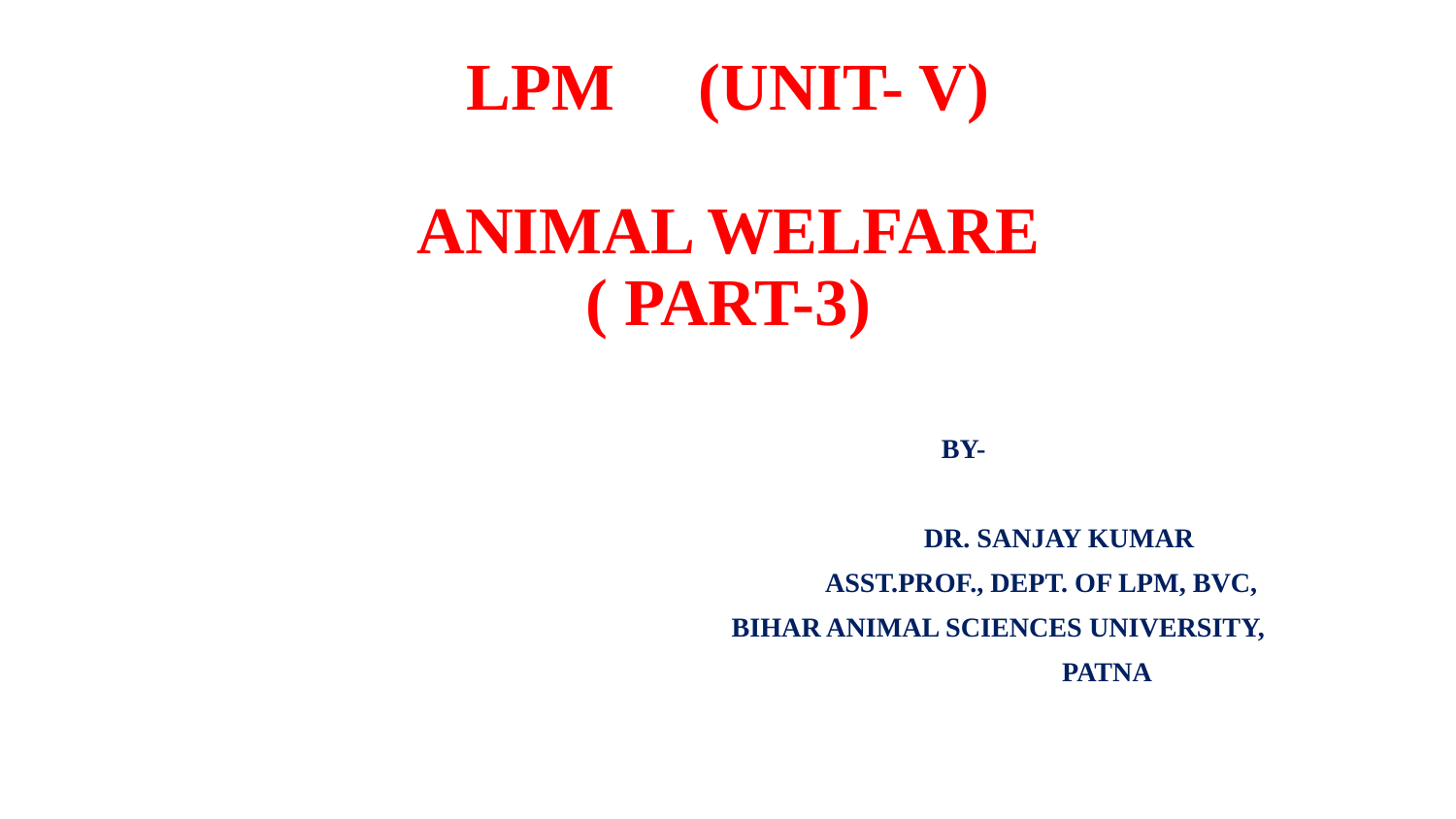### **Protection of wildlife in nature and captivity**

Each species plays a valuable and distinct role in the ecosystem in which it lives. We are directly dependent on the contributions of some species. One-third of our food is pollinated by bird, bat, and insect species—many of which are endangered. We must conserve these species and protect their habitats. Forests and other wild places must be preserved as homes for wild animals.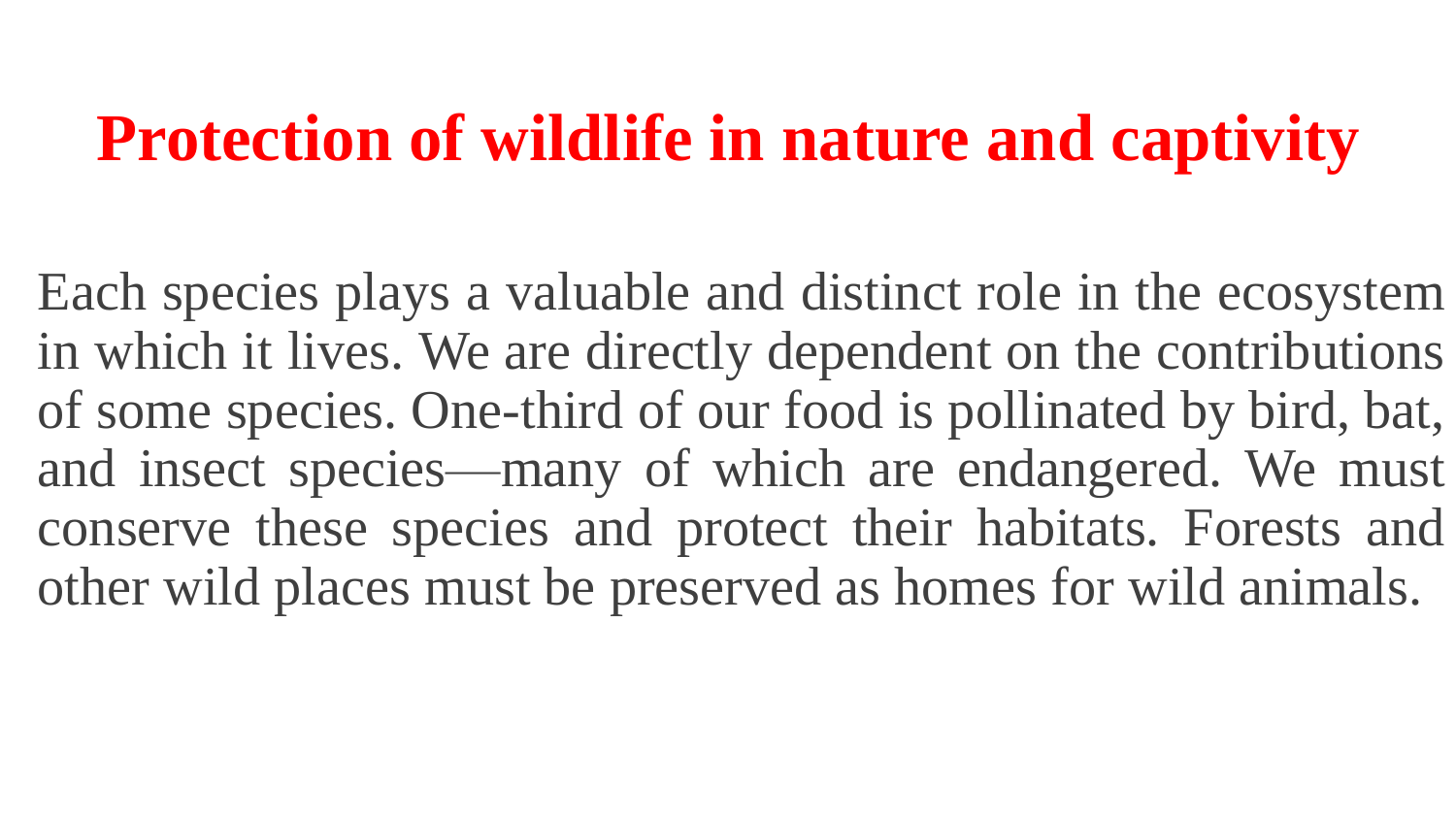#### Here are a few ways that can help protection of wild animals:

- Urge elected [officials](https://awionline.org/compassion-index#/legislators) and government agencies to support policies such as ivory bans and other restrictions on wildlife trade—that protect animals.
- Sign up for Animal [Welfare](https://awionline.org/compassion-index#/signup/go) Alerts, which keep us informed about urgent animal protection issues and provide quick and easy ways to get in touch with policymakers.
- Check out AWI's [publications](https://awionline.org/store/catalog/animal-welfare-publications/wildlife) about various wildlife protection issues, and share the publications with others.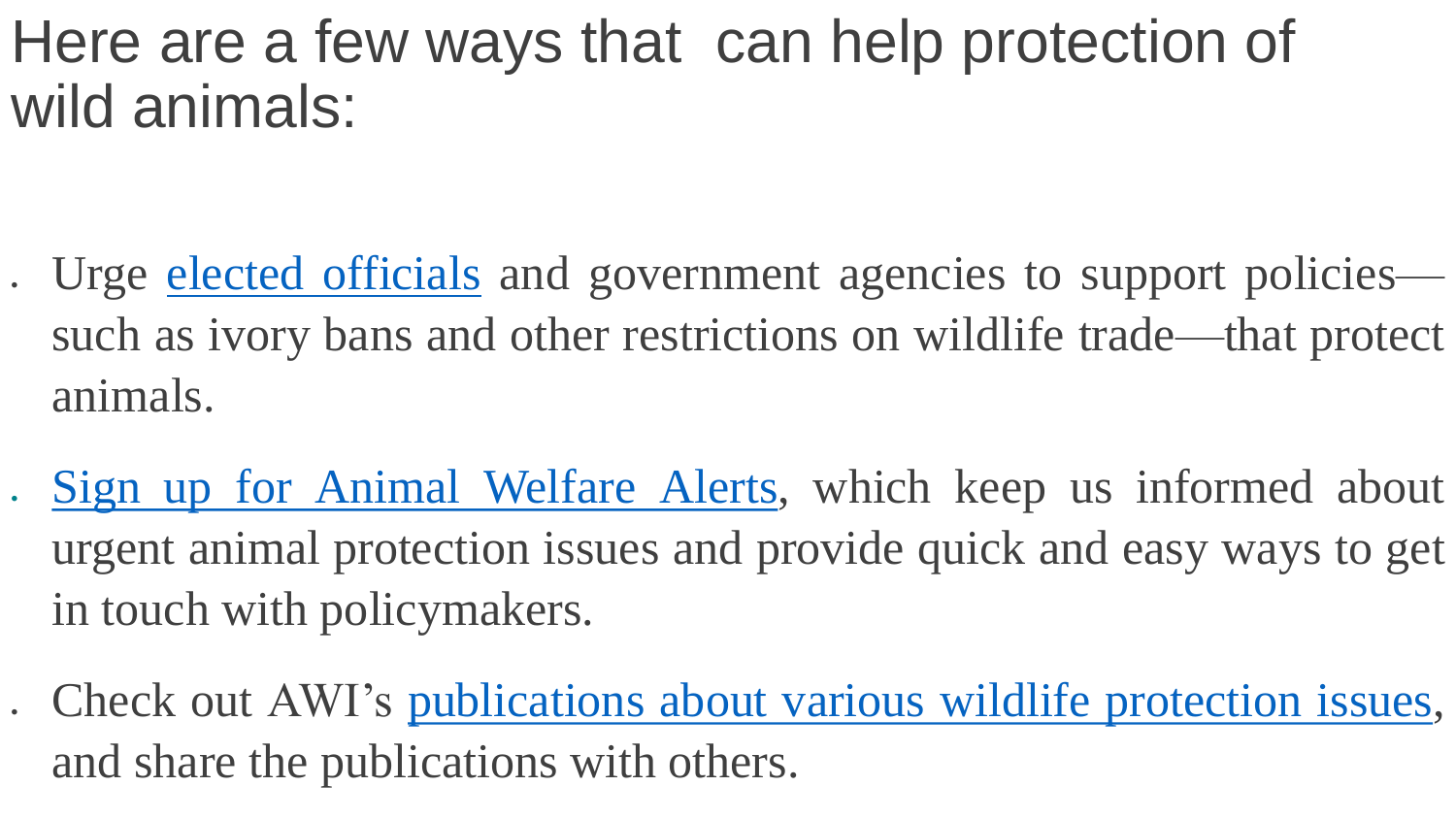### Learn About Endangered Species and their **Habitats**

- Teach your friends and family about endangered species and other animals that live near you..
- Visit a national wildlife park, or other open space and learn about the endangered species and other animals who live there. Stay informed and support policies that keep these areas wild and protect native species.
- Spread awareness in about endangered species.

•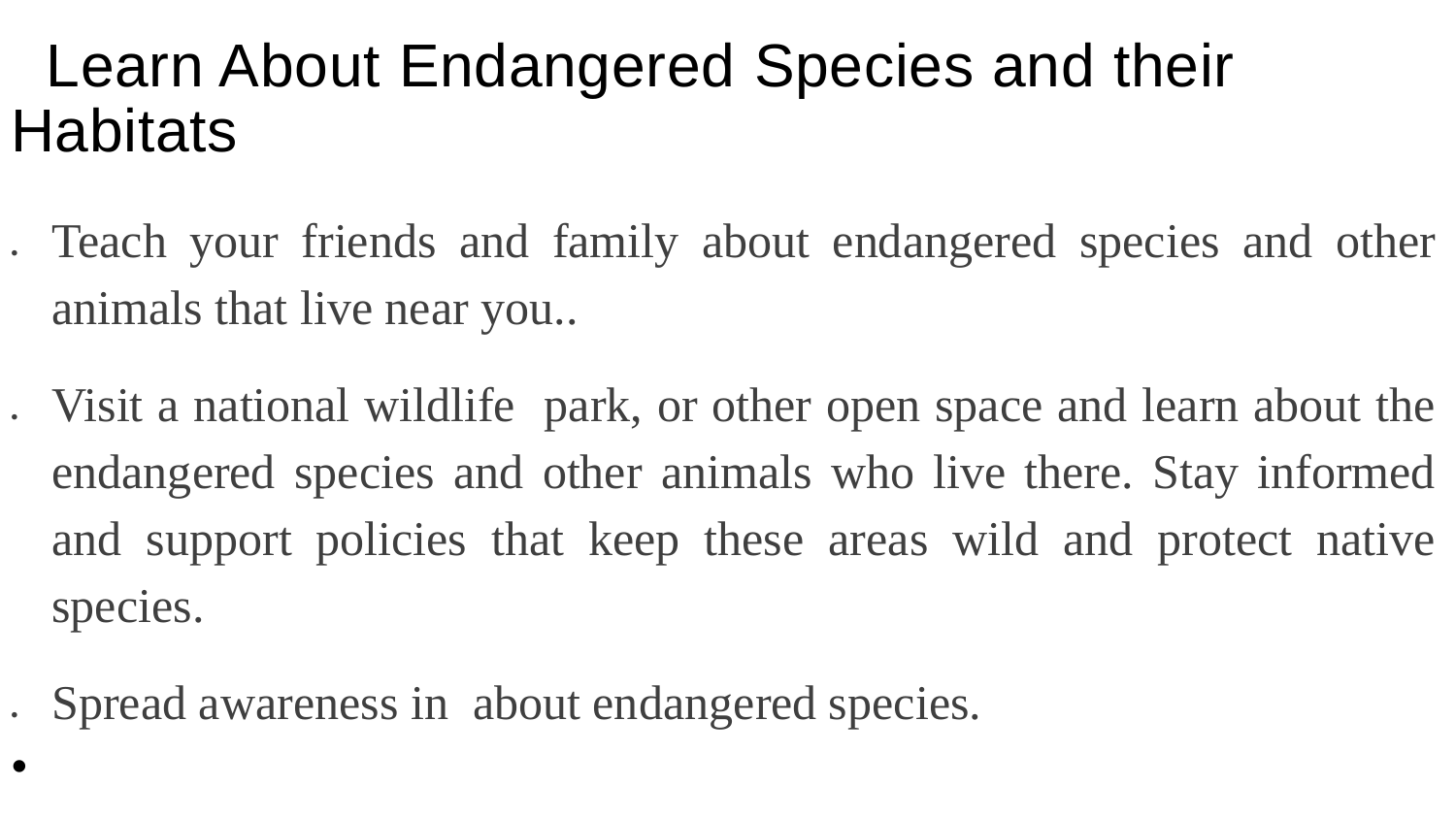## **Protect Endangered Species**

• The Endangered Species Act has proven to be an effective safety net for those species—extinction has been prevented for more than 98 percent of the animals under its care.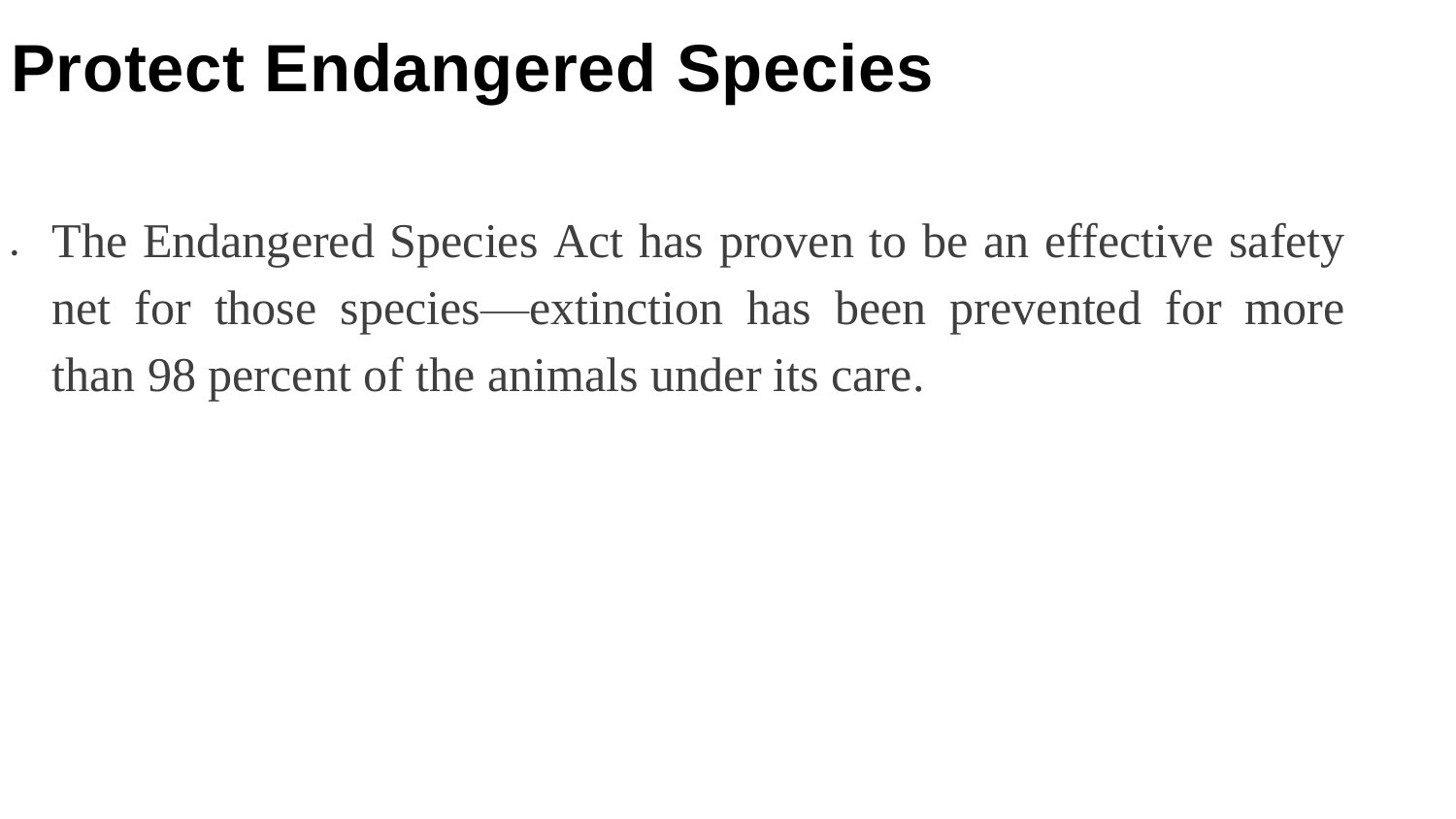# **Protect the Environment**

- One of the easiest and most effective ways to help wildlife is to preserve the environment in which the animals live.
- Reduce, reuse, recycle!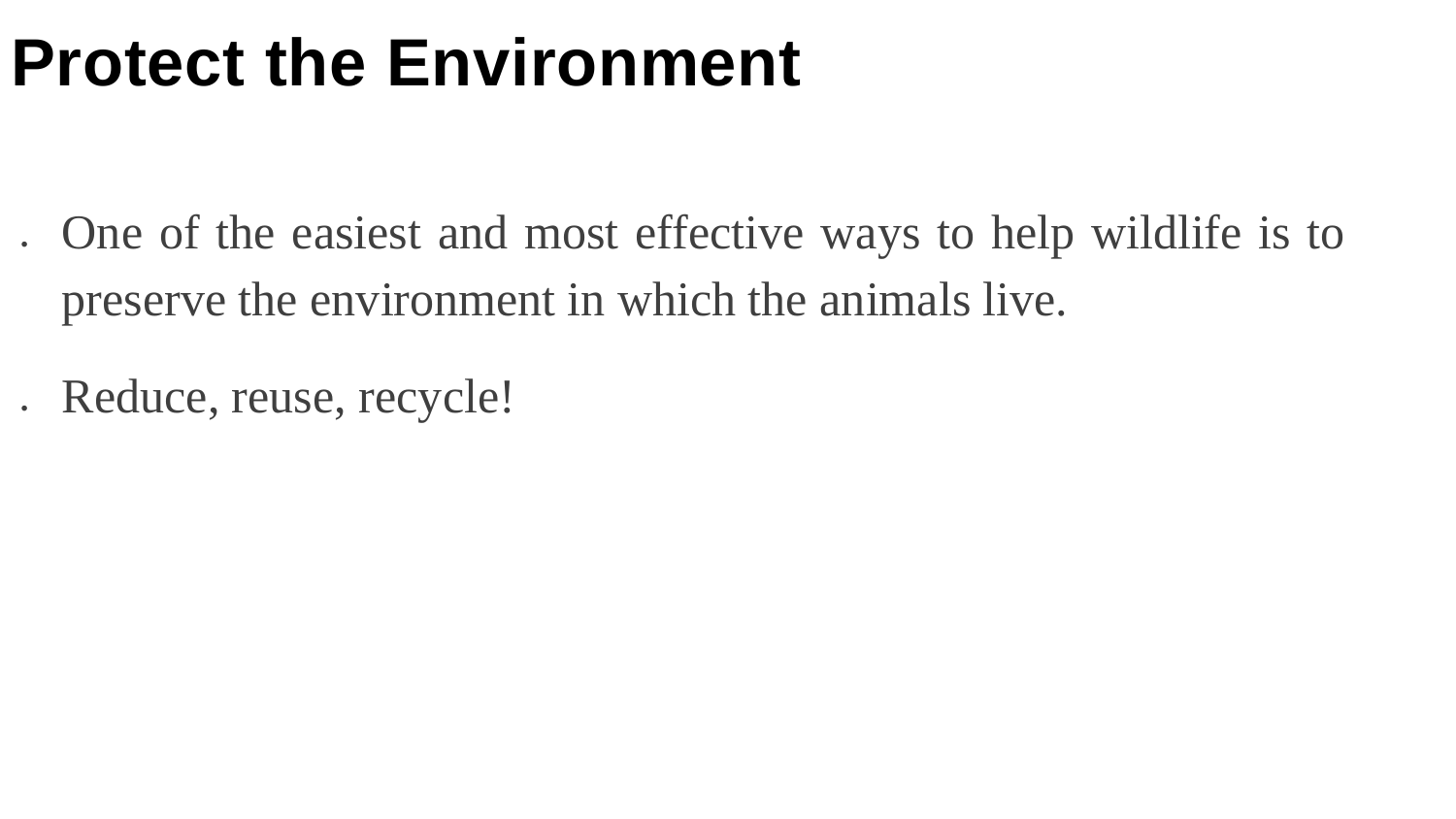- . Reduce: Manufacturing consumer products uses energy and natural resources, and creates waste and pollution. The less we consume, the fewer natural resources needed and waste produced. Some waste, like plastic bags and bottles, can make its way into wildlands and oceans, with negative consequences for endangered species and other animals.
- . Reuse: Don't throw it away if it still has a use! If you have unwanted books, toys, or clothes in good condition, consider giving them to charity instead of throwing them in the trash.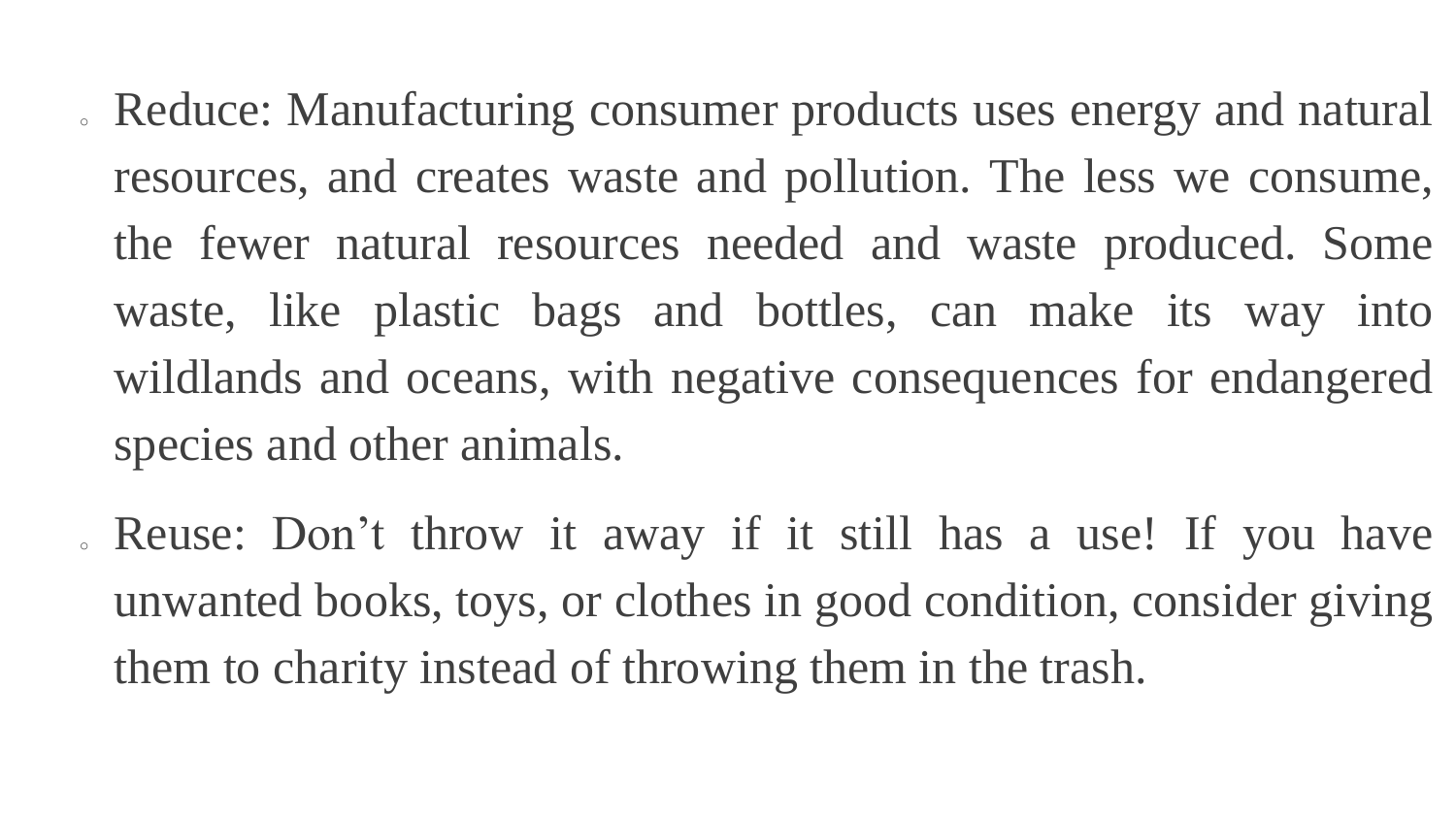<sup>o</sup> Recycle: Avoid disposable products and products with excessive packaging or packaging that cannot easily be recycled. Find out what's recyclable in your area and recycle everyday items such as aluminum cans, glass and plastic containers, and cardboard and paper products. Dispose of electronics and other potentially hazardous materials at municipal collection centers that will handle them properly.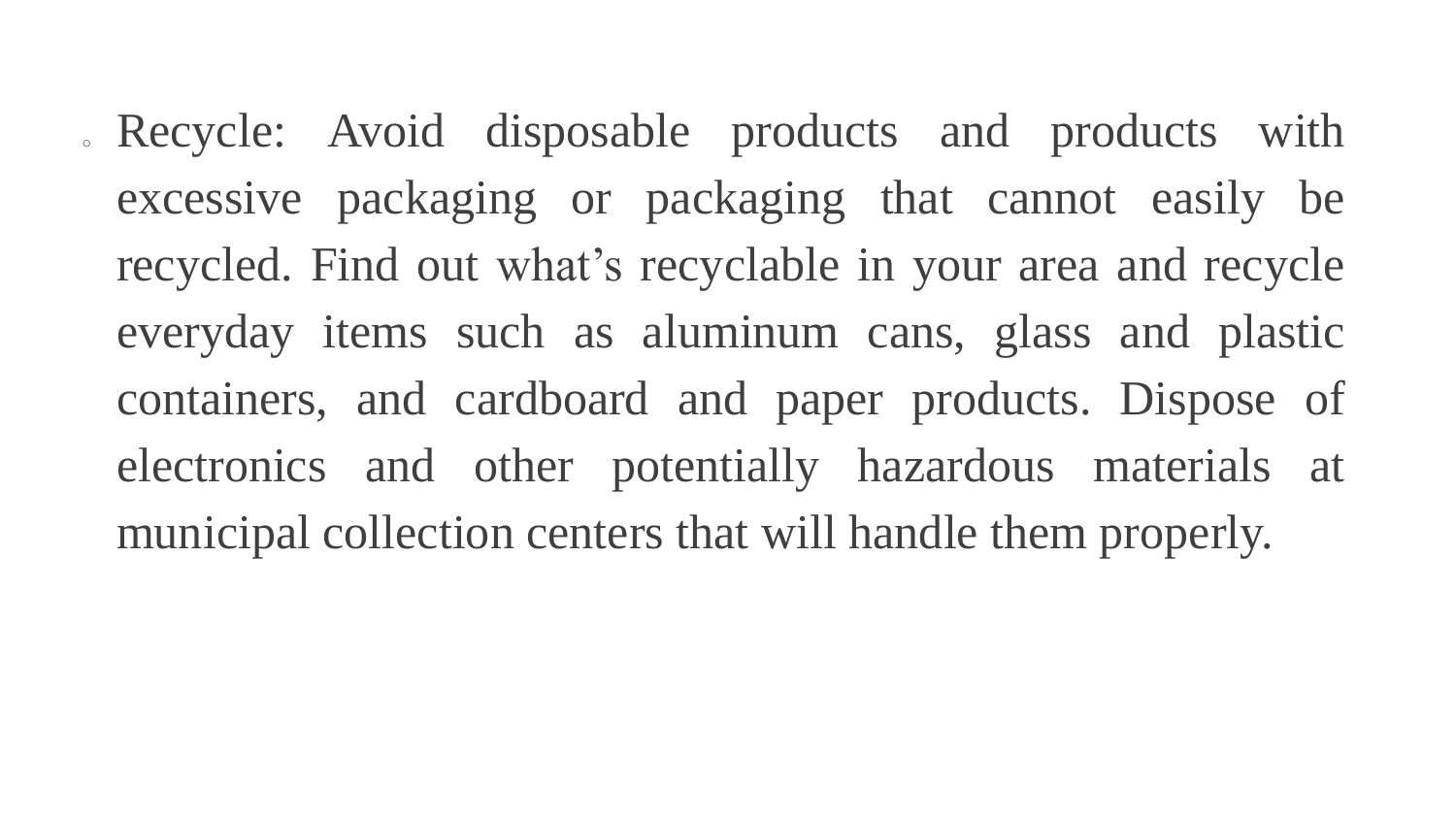- Save energy. Driving less, using energy efficient vehicles and appliances, and simply turning off the lights when you leave a room reduce energy use. Many power plants rely on coal and other fossil fuels that damage animal habitats when they are extracted and pollute the environment and contribute to climate change when they are burned.
- Plant native flowers, trees, and bushes in your backyard. This gives local wild animals food, shelter, and a place to raise families. Avoid chemical pesticides and fertilizers.
- If you see an animals at the park, on a nature trail, or near a water source, let them be and do not remove them from their environment. These animals survive best in their own habitat. Take a picture instead.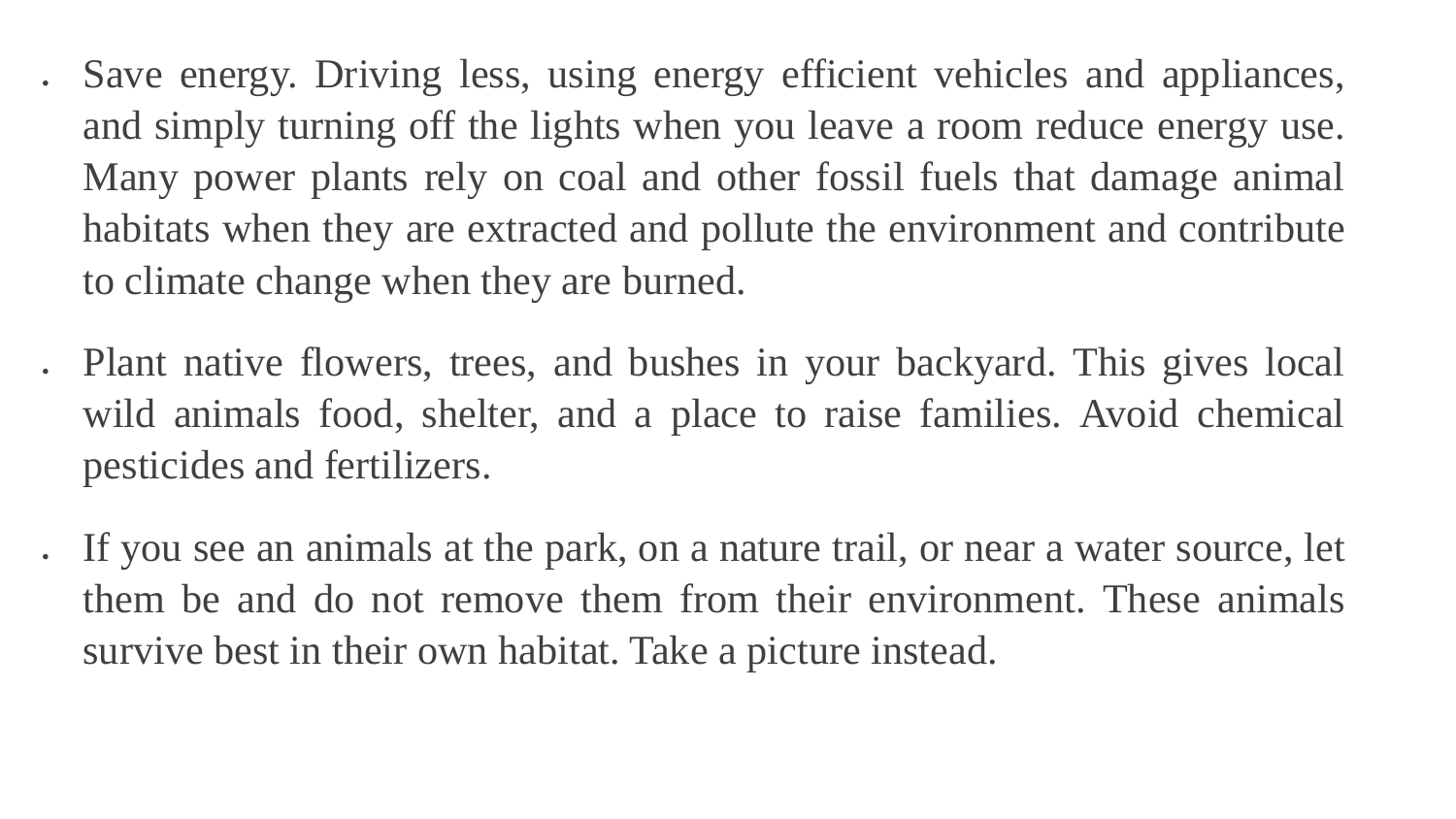### Be An Educated Consumer

• Think before you buy: Learn more about consumer choices that are better for animals and the environment. Choose products that are energy efficient, durable, and made from sustainable sources. Don't buy products that cause harm to animals and habitats, such as gasguzzling vehicles, disposable plastics, paper products not made from recycled paper, products that contain plastic microbeads, and products made from palm oil. (Palm oil, unfortunately, is in a lot of processed foods and health and beauty products, but is grown in large plantations that are displacing the last remaining habitat .)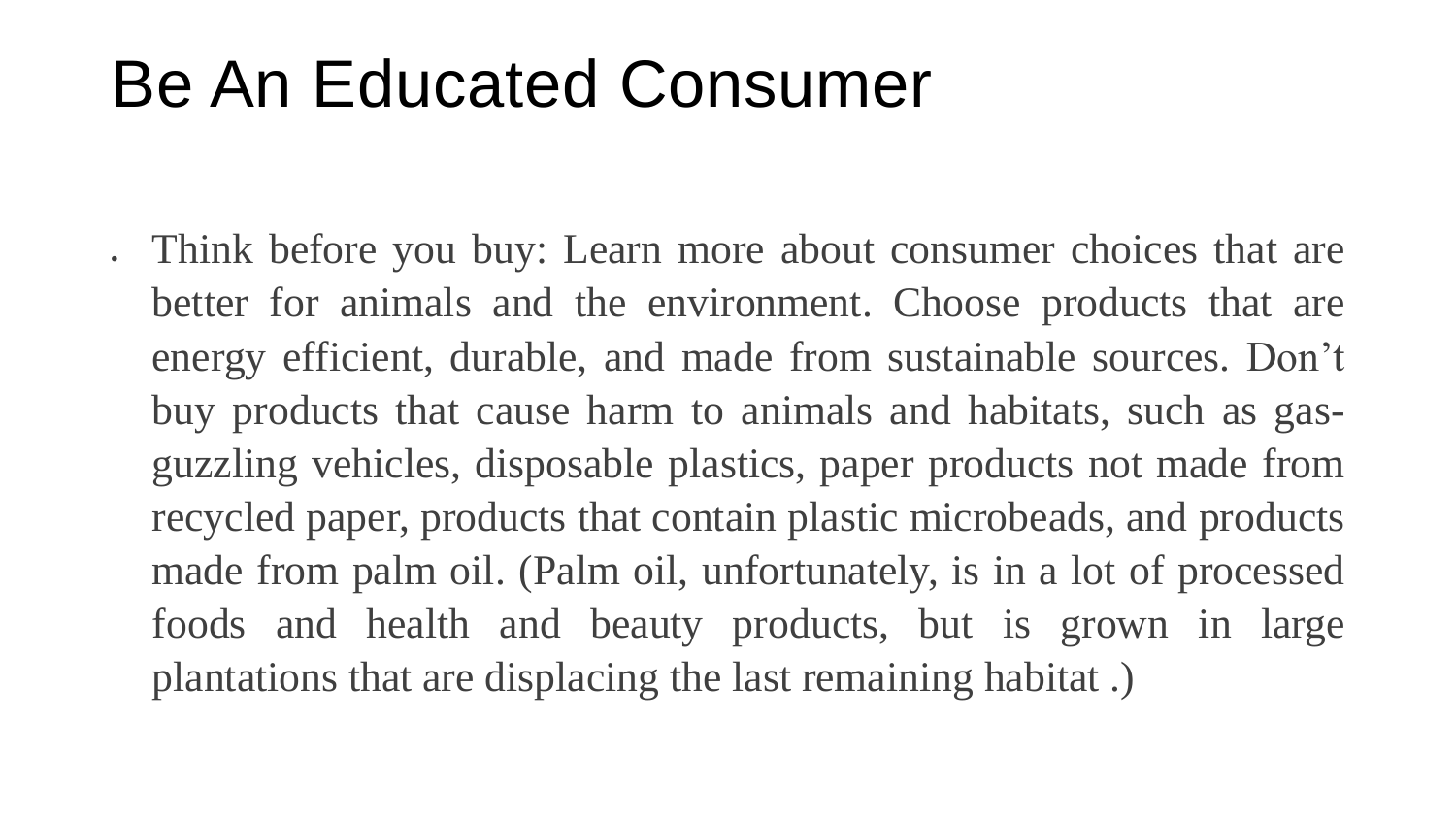• Never buy exotic animals, particularly those who were wildcaught.

• Support genuine efforts that keep wildlife in the wild, such as ecotourism, photo safaris, or community-based humane education programs.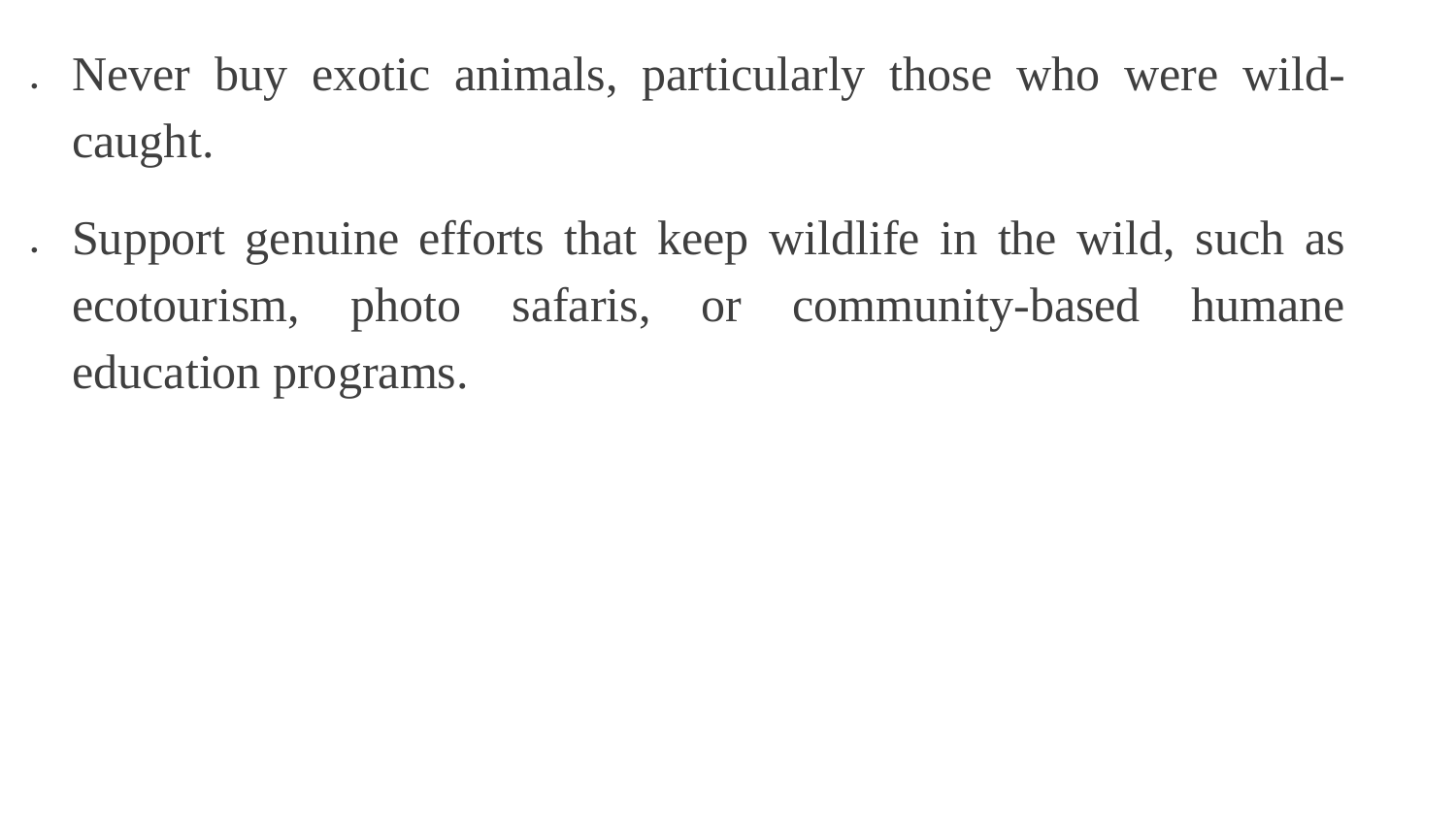# Help Put an End to Inhumane Traps

- Support proposed federal, state, or local legislation against the use of indiscriminate and inhumane steel-jaw leghold traps for commercial purposes or to manage wildlife. Let your legislators, as well as your state wildlife agency, know that you support a prohibition on the use of steel-jaw leghold traps in your state and across the country.
- If you see a nontarget species (such as a dog, cat, bird or threatened/endangered species) caught in a trap, seek veterinary care for the animal immediately. Next, document and report your findings to your local humane society and AWI. Such information will aid our efforts to get laws passed that ban inhumane traps.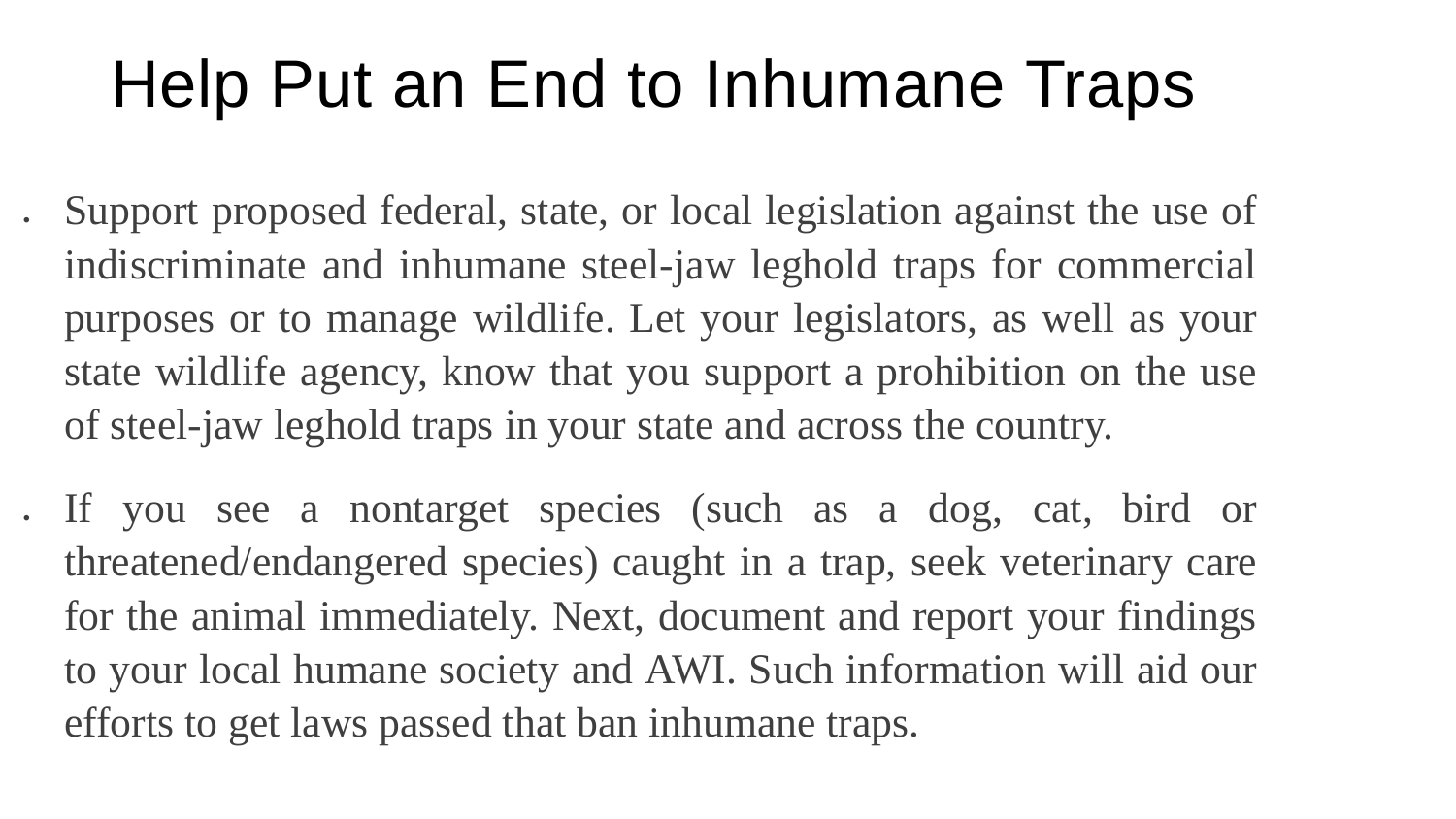• If you or someone you know hires a nuisance wildlife control business to address a wildlife conflict situation, do not allow them to use leghold traps and/or other cruel and nonselective trapping devices. Ask for their trapping policies in writing before you hire them.

#### • Help Protect Birds

• Approximately 300 million to 1 billion birds die each year due to collisions. Take steps to prevent bird strikes by making windows more bird-friendly by applying visible markings on the outside.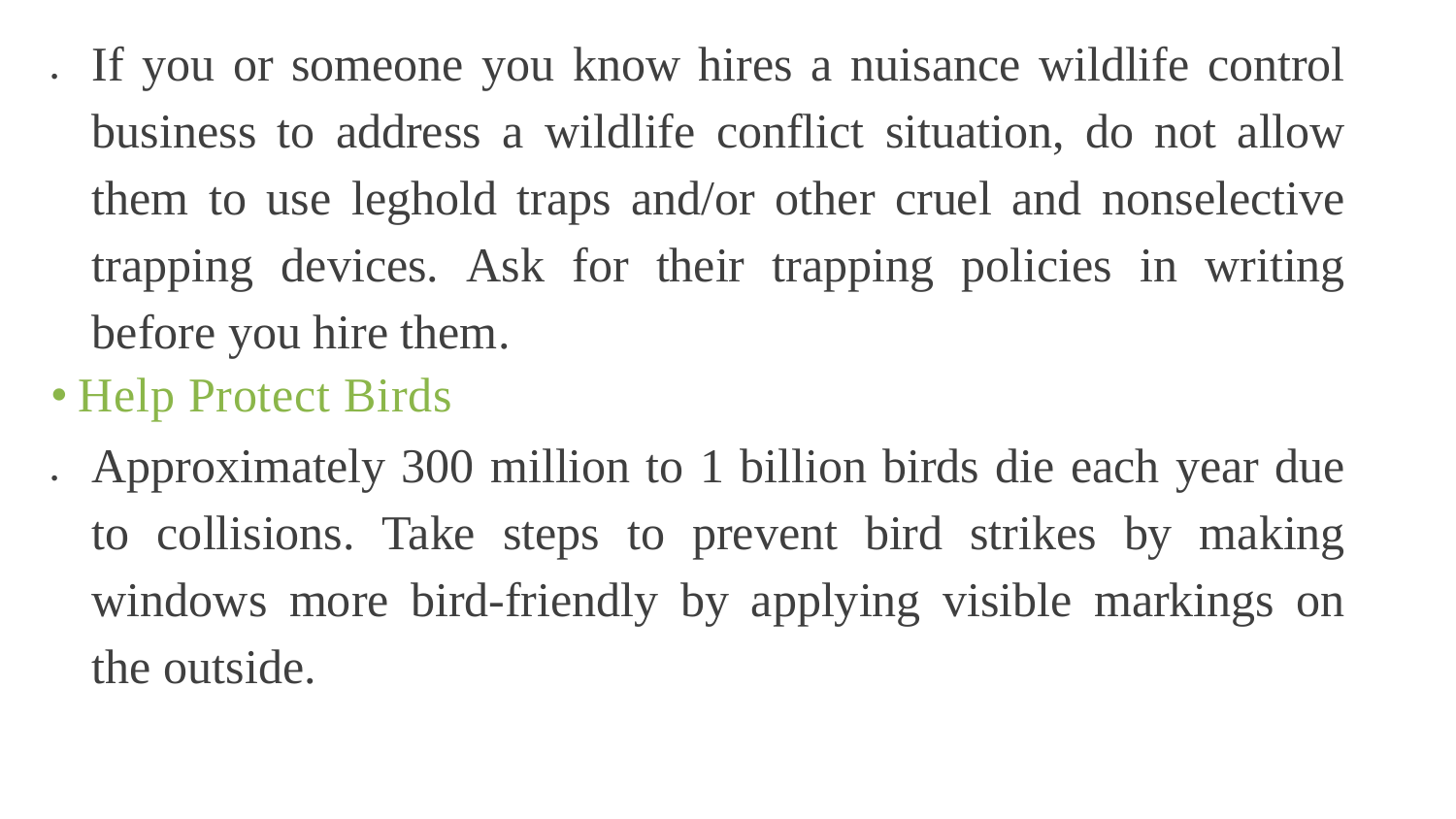• Performing Animals

# **PROTECTION AND WELFARE OF PERFORMING ANIMALS**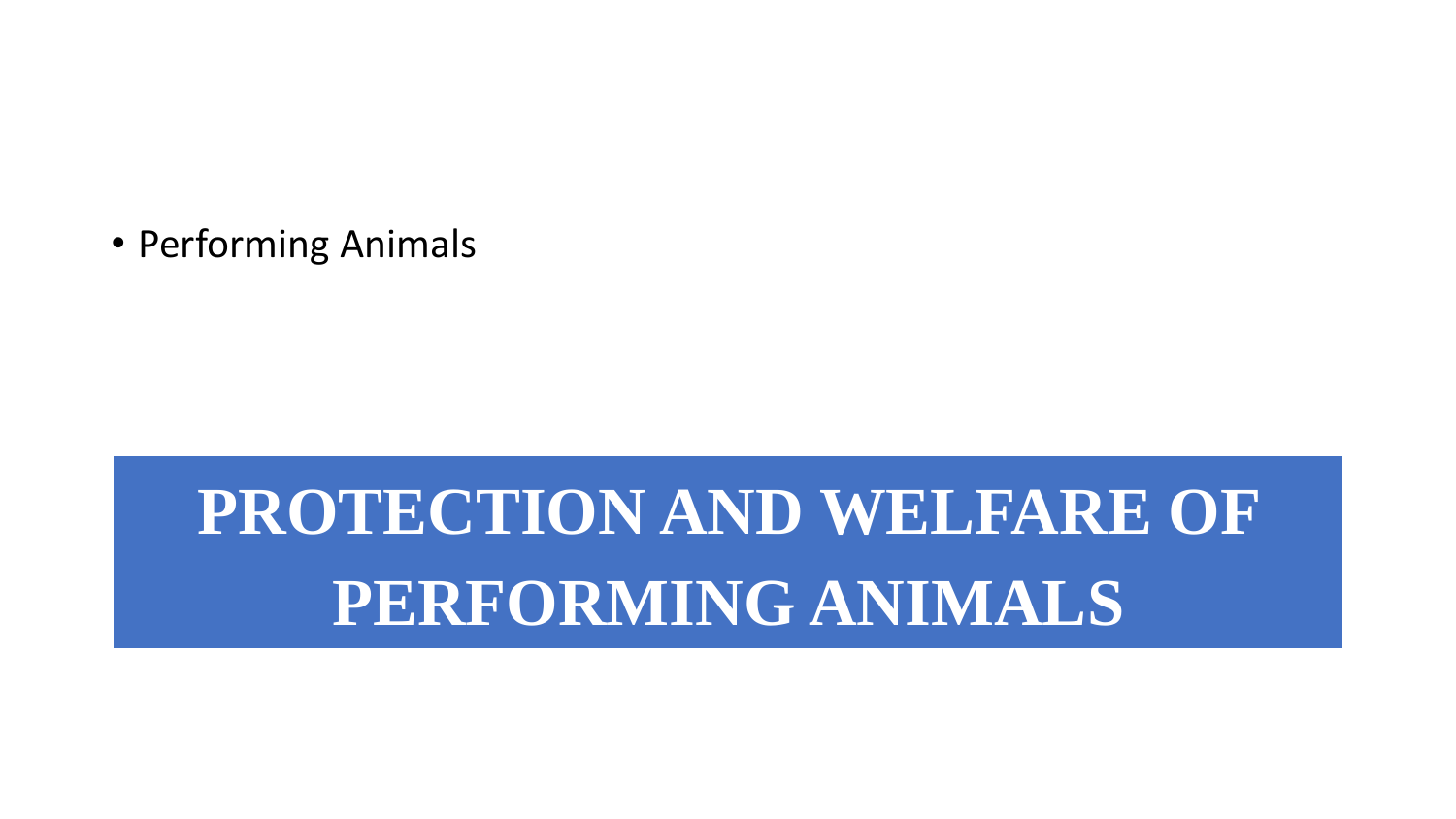#### • **Care and Management**

• To responsibly provide quality, long-term care to the growing number of animals at sanctuaries, it is vitally important for the organization to be financially strong, now, and well into the future.

#### • **Elephants**

• Elephants are highly sensitive, intelligent animal. Profound disruptions in routine and changes in environment and companions can cause trauma to individual elephants.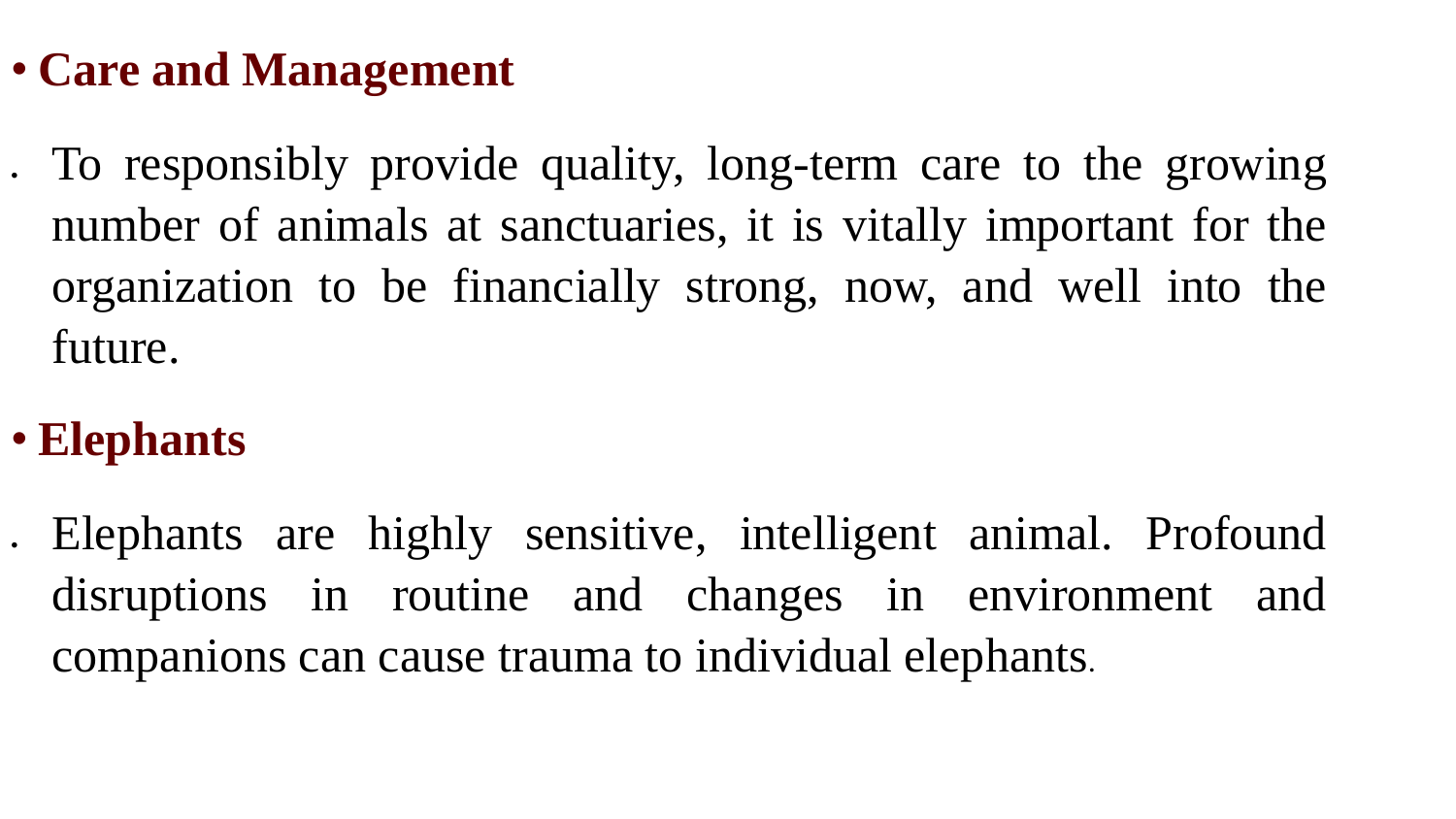• The removal of an individual elephant from familiar surroundings and companions is a highly traumatic experience which can cause physical and psychological problems and, occasionally, death. All proposed elephant moves should be carefully studied and alternative solutions explored before a final decision is made to relocate individual elephants.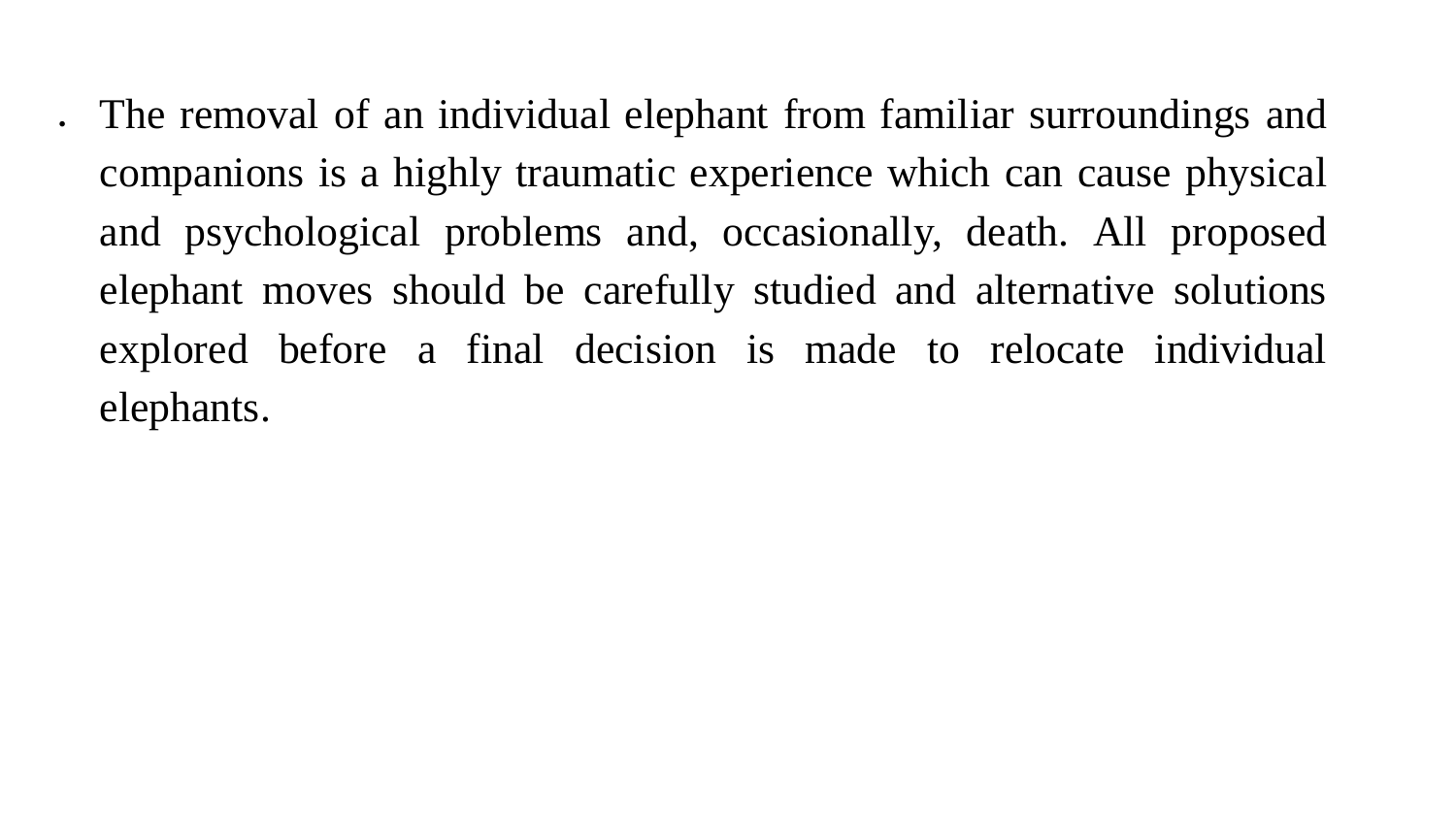- If a situation requires removal of an elephant to provide a better quality of life, careful planning and coordination of effort is essential. Trailer training before transport is critical for the safety of the elephant, and may take months to achieve. Additional construction is often necessary to facilitate the process and should be completed before the elephant is moved.
- Other animals considered as performing animals are
- Bears
- Larger felines
- Smaller felines
- Small primates